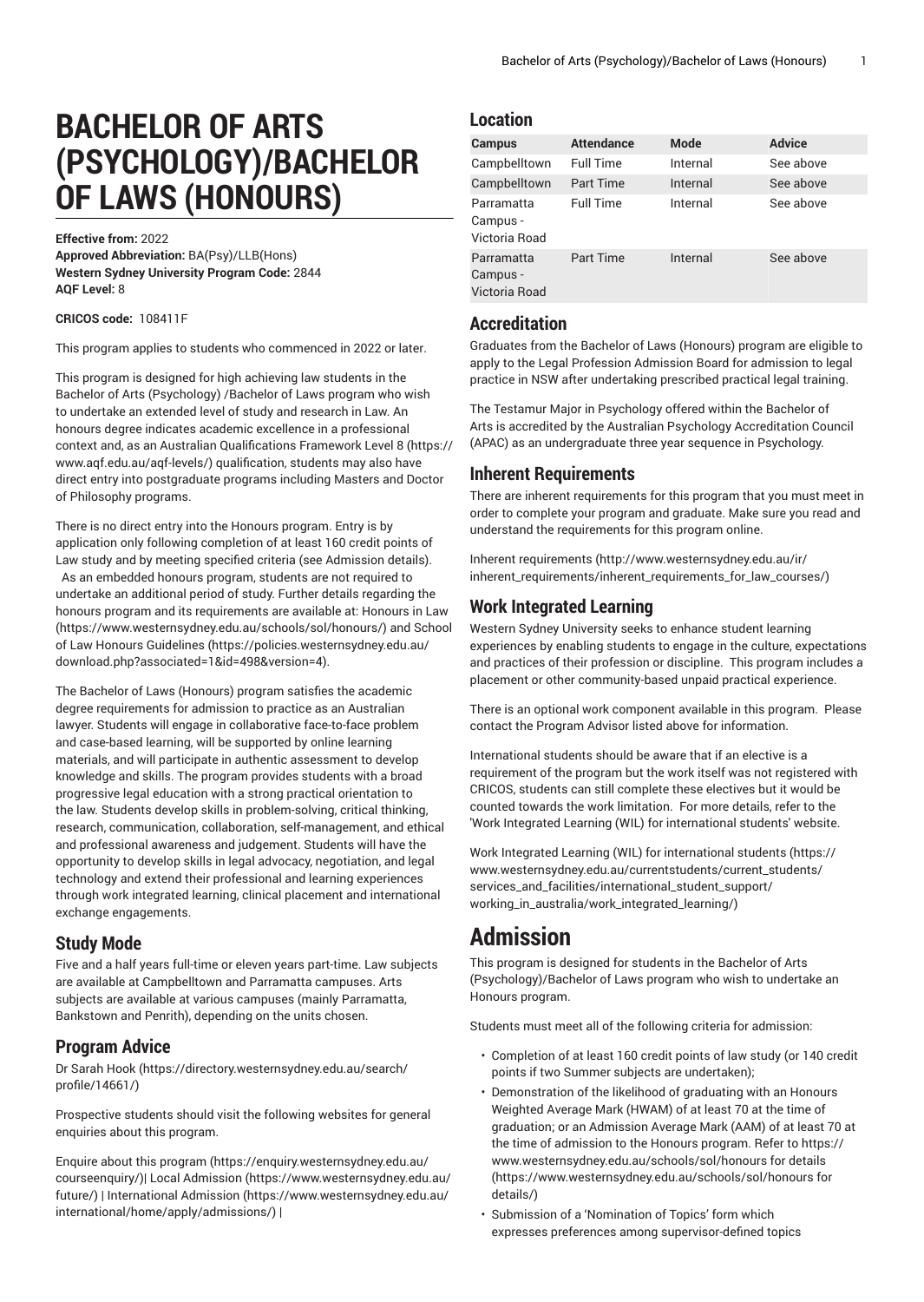and/or describes a student-defined topic in a scholarly manner. Refer to [https://www.westernsydney.edu.au/](https://www.westernsydney.edu.au/__data/assets/word_doc/0008/1784474/Honours_topic_nomination_form_2020.docx) [\\_\\_data/assets/word\\_doc/0008/1784474/](https://www.westernsydney.edu.au/__data/assets/word_doc/0008/1784474/Honours_topic_nomination_form_2020.docx) [Honours\\_topic\\_nomination\\_form\\_2020.docx](https://www.westernsydney.edu.au/__data/assets/word_doc/0008/1784474/Honours_topic_nomination_form_2020.docx)

- Demonstration of satisfactory academic writing skills
- Availability of a principal supervisor

#### **Special Requirements**

Students enrolling in these subjects may need to have a National Police Certificate and consent or prohibited employment declarations as they may be conducting their placement in circumstances where they work with minors. This would be managed on an as needs basis:

- [JUST 4001](/search/?P=JUST%204001) Clinical Legal Placement
- [LAWS](/search/?P=LAWS%203074) 3074 Judicial Internship
- [LAWS](/search/?P=LAWS%203077) 3077 Legal Internship
- [LAWS](/search/?P=LAWS%204012) 4012 First Nations Peoples' Access to Justice Clinic
- [LAWS](/search/?P=LAWS%203080) 3080 Street Law Clinic
- [JUST 3011](/search/?P=JUST%203011) Issues in the Criminal Justice System (corrective services field trip requirement) also records and identity check.

The following units require a visa for the relevant country and the ability to travel at a specified time:

- [LAWS](/search/?P=LAWS%203024) 3024 Foundations of Chinese Law
- [LAWS](/search/?P=LAWS%203025) 3025 Foundations of Indian Law
- [LAWS](/search/?P=LAWS%203078) 3078 Legal, Economic and Social Transformation in Taiwan

# **Program Structure**

Qualification for a double degree in law requires the successful completion of 420 credit points including the subjects listed in the recommended sequences for the relevant double degree programs.

Students enrolled in the 2844 Bachelor of Arts (Psychology)/Bachelor of Laws (Honours) will only be eligible to graduate from their Bachelor of Laws (Honours) degree upon completion of the entire 420 credit point program. Students enrolled in this program who wish to graduate with a standalone law degree prior to completion of the entire Bachelor of Arts component must transfer to program 2829 Bachelor of Laws (Non Graduate Entry) (Honours) which requires the completion of 320 credit points (inclusive of 80 credit points of non-LLB study).

#### **Students must complete 240 credit points of Law subjects comprising:**

- 160 credit points of specified core subjects to meet Priestly 11 accreditation requirements;
- 10 credit points Research Training Component (LAWS 4016 Legal Research and Methodology)
- 20 credit points Research Component (LAWS 4011 Law Honours Dissertation)
- 50 credit points of LLB alternate subjects.

# **Arts Subjects**

Bachelor of Arts (Psychology)/Bachelor of Laws (Honours) students are required to complete four Level 1 Bachelor of Arts core subjects plus 14 Psychology, Testamur Major subjects (18 subjects, including the four level 1 Arts core subjects) together with the LLB program (24 subjects).

Students must complete the four Level 1 (40 credit points) of Bachelor of Arts (BA) core subjects

| <b>Subject</b>   | Title                                       | Credit<br><b>Points</b> |
|------------------|---------------------------------------------|-------------------------|
| <b>HUMN 1052</b> | Australian Politics and Active Citizenship  | 10                      |
| <b>LANG 1029</b> | <b>Foundations of Academic English</b>      | 10                      |
| <b>HUMN 1053</b> | Diversity, Language and Culture             | 10                      |
| <b>LANG 1030</b> | Thinking Critically About Texts and Society | 10                      |

Students must choose the Psychology testamur major (T133) and complete all subjects.

Students may exit with a Bachelor of Arts with a Psychology testamur major on completion of the four Core Arts subjects plus the Psychology testamur major and any six of the first eight LLB core subjects in the recommended sequence.

# **Recommended Sequence**

Qualification for this award requires the successful completion of 420 credit points as per the recommended sequence below.

# **Full-time start-year intake**

| Course                | Title                                                  | Credit<br><b>Points</b> |
|-----------------------|--------------------------------------------------------|-------------------------|
| Year 1                |                                                        |                         |
| <b>Autumn session</b> |                                                        |                         |
| <b>LAWS 1003</b>      | <b>Fundamentals of Australian Law</b>                  | 10                      |
| <b>LAWS 2004</b>      | <b>Criminal Law</b>                                    | 10                      |
| <b>BEHV 1018</b>      | Psychology: Human Behaviour                            | 10                      |
| <b>LANG 1029</b>      | Foundations of Academic English                        | 10                      |
|                       | <b>Credit Points</b>                                   | 40                      |
| <b>Spring session</b> |                                                        |                         |
| <b>LAWS 1009</b>      | Legal Analysis and Critique                            | 10                      |
| <b>LAWS 2013</b>      | <b>Torts Law</b>                                       | 10                      |
| <b>BEHV 1016</b>      | Psychology: Behavioural Science                        | 10                      |
| <b>BEHV 1003</b>      | Introduction to Research Methods                       | 10                      |
|                       | <b>Credit Points</b>                                   | 40                      |
| Year <sub>2</sub>     |                                                        |                         |
| <b>Autumn session</b> |                                                        |                         |
| <b>LAWS 2003</b>      | Contracts                                              | 10                      |
| <b>MATH 2006</b>      | <b>Experimental Design and Analysis</b>                | 10                      |
| <b>BEHV 2010</b>      | Perception                                             | 10                      |
| <b>BEHV 2018</b>      | Personality                                            | 10                      |
|                       | <b>Credit Points</b>                                   | 40                      |
| <b>Spring session</b> |                                                        |                         |
| <b>LAWS 2001</b>      | Alternative Dispute Resolution                         | 10                      |
| <b>BEHV 2005</b>      | Human Learning                                         | 10                      |
| <b>BEHV 3007</b>      | <b>Cognitive Processes</b>                             | 10                      |
|                       | Select one of the following Level 1 Art core subjects: | 10                      |
| <b>HUMN 1052</b>      | <b>Australian Politics and Active Citizenship</b>      |                         |
| <b>HUMN 1053</b>      | Diversity, Language and Culture                        |                         |
| <b>LANG 1030</b>      | Thinking Critically About Texts and<br>Society         |                         |
|                       | <b>Credit Points</b>                                   | 40                      |
| Year <sub>3</sub>     |                                                        |                         |
| Autumn session        |                                                        |                         |
| <b>LAWS 2015</b>      | Professional Responsibility and Legal<br>Ethics        | 10                      |
| <b>BEHV 2002</b>      | <b>Brain and Behaviour</b>                             | 10                      |
| <b>BEHV 3009</b>      | Developmental Psychology                               | 10                      |
|                       | Select one of the following Level 1 Art core subjects: | 10                      |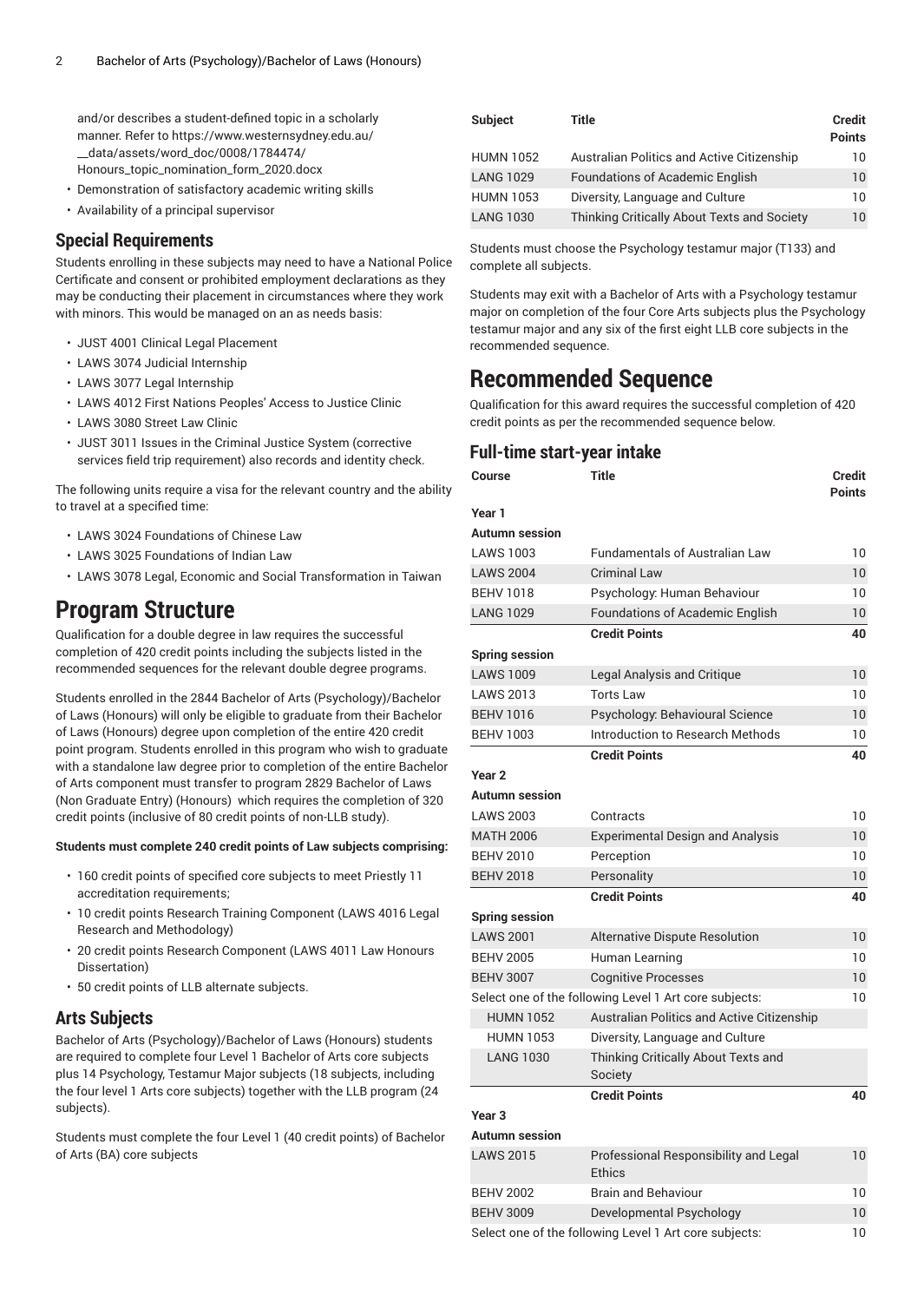|                                   | <b>Total Credit Points</b>                             | 420 |
|-----------------------------------|--------------------------------------------------------|-----|
|                                   | <b>Credit Points</b>                                   | 20  |
| Select two LLB alternate subjects |                                                        | 20  |
| <b>Autumn</b> session             |                                                        |     |
| Year 6                            |                                                        |     |
|                                   | <b>Credit Points</b>                                   | 40  |
| <b>LAWS 4011</b>                  | Law Honours Dissertation                               | 20  |
| <b>LAWS 4013</b>                  | Civil Procedure and Arbitration                        | 10  |
| <b>LAWS 4014</b>                  | Remedies                                               | 10  |
| <b>Spring session</b>             |                                                        |     |
|                                   | <b>Credit Points</b>                                   | 40  |
| Select one LLB Alternate subject  |                                                        | 10  |
| <b>LAWS 4016</b>                  | Legal Research and Methodology                         | 10  |
| <b>LAWS 4004</b>                  | <b>Criminal Procedure and Evidence</b>                 | 10  |
| <b>LAWS 4015</b>                  | <b>Constitutional Law</b>                              | 10  |
| <b>Autumn session</b>             |                                                        |     |
| Year 5                            |                                                        |     |
|                                   | <b>Credit Points</b>                                   | 40  |
| Select one LLB Alternate subject  |                                                        | 10  |
| <b>BEHV 3002</b>                  | Abnormal Psychology                                    | 10  |
| <b>LAWS 3045</b>                  | Law of Associations                                    | 10  |
| <b>LAWS 3081</b>                  | Administrative Law                                     | 10  |
| <b>Spring session</b>             |                                                        |     |
|                                   | <b>Credit Points</b>                                   | 40  |
| Select one LLB Alternate subject  |                                                        | 10  |
| <b>BEHV 3004</b>                  | <b>Advanced Research Methods</b>                       | 10  |
| <b>LAWS 3082</b>                  | <b>Property Law</b>                                    | 10  |
| <b>LAWS 3018</b>                  | <b>Equity &amp; Trusts</b>                             | 10  |
| <b>Autumn</b> session             |                                                        |     |
| Year 4                            |                                                        |     |
|                                   | <b>Credit Points</b>                                   | 40  |
|                                   | Society                                                |     |
| <b>LANG 1030</b>                  | Thinking Critically About Texts and                    |     |
| <b>HUMN 1053</b>                  | Diversity, Language and Culture                        |     |
| <b>HUMN 1052</b>                  | Australian Politics and Active Citizenship             |     |
|                                   | Select one of the following Level 1 Art core subjects: | 10  |
| <b>BEHV 3023</b>                  | Social Psychology                                      | 10  |
| <b>BEHV 3014</b>                  | <b>Motivation and Emotion</b>                          | 10  |
| <b>LAWS 2008</b>                  | <b>Government and Public Law</b>                       | 10  |
| <b>Spring session</b>             |                                                        |     |
|                                   | <b>Credit Points</b>                                   | 40  |
|                                   | Society                                                |     |
| <b>LANG 1030</b>                  | Thinking Critically About Texts and                    |     |
| <b>HUMN 1053</b>                  | Diversity, Language and Culture                        |     |
| <b>HUMN 1052</b>                  | Australian Politics and Active Citizenship             |     |

# **LLB Alternate Subjects**

Students must complete 50 credit points of subjects from the list of Bachelor of Laws alternate subjects below.

| <b>Subject</b>   | Title                                  | <b>Credit</b><br><b>Points</b> |
|------------------|----------------------------------------|--------------------------------|
| <b>LAWS 4017</b> | Access to Justice Clinic               | 10                             |
| <b>LAWS 3001</b> | <b>Advanced Family Law</b>             | 10                             |
| <b>LAWS 4003</b> | <b>Advanced Taxation Law</b>           | 10                             |
| <b>LAWS 3002</b> | <b>Advanced Torts and Civil Wrongs</b> | 10                             |
| <b>LAWS 3003</b> | Advocacy                               | 10                             |

| <b>LAWS 3004</b> | <b>Anti-Discrimination Law</b>                            | 10              |
|------------------|-----------------------------------------------------------|-----------------|
| <b>LAWS 3005</b> | Australian Competition Law                                | 10              |
| <b>LAWS 3006</b> | <b>Australian Consumer Law</b>                            | 10              |
| <b>LAWS 3007</b> | <b>Banking and Securities Law</b>                         | 10              |
| <b>LAWS 2014</b> | <b>Bioethics</b>                                          | 10              |
| <b>LAWS 3011</b> | Comparative Law: Legal Systems of the World               | 10              |
| <b>LAWS 3013</b> | <b>Conflict of Laws</b>                                   | 10              |
| <b>LAWS 3014</b> | <b>Corporate Governance</b>                               | 10              |
| <b>LAWS 3015</b> | <b>Cyber Law and Justice</b>                              | 10              |
| <b>LAWS 4010</b> | Designing Law Apps for Access to Justice                  | 10              |
| <b>LAWS 3016</b> | Flder Law                                                 | 10              |
| <b>LAWS 3022</b> | <b>Family Dispute Resolution</b>                          | 10              |
| <b>LAWS 3023</b> | <b>Family Law</b>                                         | 10              |
| <b>LAWS 2005</b> | <b>Financial Services Law</b>                             | 10              |
| <b>LAWS 2007</b> | First Peoples and the Australian Legal System             | 10              |
| <b>LAWS 4012</b> | First Nations Peoples' Access to Justice Clinic           | 10              |
| <b>LAWS 3024</b> | Foundations of Chinese Law                                | 10              |
| <b>LAWS 3025</b> | <b>Foundations of Indian Law</b>                          | 10              |
| <b>LAWS 3083</b> | Gender and the Law                                        | 10 <sup>°</sup> |
| <b>LAWS 3028</b> | Human Rights and the Asia Pacific                         | 10              |
| <b>LAWS 3027</b> | Human Rights Law                                          | 10              |
| <b>LAWS 3029</b> | Immigration and Refugee Law                               | 10              |
| <b>JUST 3008</b> | Independent Study (Law)                                   | 10              |
| <b>LAWS 3030</b> | Information and Data Governance Law and                   | 10              |
|                  | Regulation                                                |                 |
| <b>LAWS 3031</b> | Insolvency Law and Policy                                 | 10              |
| <b>LAWS 3032</b> | <b>Intellectual Property</b>                              | 10              |
| <b>LAWS 3033</b> | <b>International Business Transactions Law</b>            | 10              |
| <b>LAWS 4006</b> | International Climate Law                                 | 10              |
| <b>LAWS 3034</b> | <b>International Criminal Law</b>                         | 10              |
| <b>LAWS 4007</b> | International Environmental Law                           | 10              |
| <b>LAWS 3036</b> | International Trade Law                                   | 10              |
| <b>LAWS 3039</b> | Islam, International Law and Human Rights                 | 10              |
| <b>JUST 3011</b> | Issues in the Criminal Justice System                     | 10              |
| <b>LAWS 3074</b> | Judicial Internship                                       | 10              |
| <b>LAWS 3042</b> | Jurisprudence                                             | 10              |
| <b>LAWS 3084</b> | <b>Law and Literature</b>                                 | 10              |
| <b>LAWS 3079</b> | Law, Economics, Ethics and Change                         | 10 <sup>°</sup> |
| <b>LAWS 3044</b> | Law and Public Policy (Development and<br>Implementation) | 10              |
| <b>LAWS 3046</b> | Law of Employment                                         | 10 <sup>°</sup> |
| <b>LAWS 3047</b> | Law of International Organisations                        | 10              |
| <b>LAWS 3048</b> | Law of the Sea                                            | 10              |
| <b>LAWS 3075</b> | Law's Self-Understanding                                  | 10              |
| <b>LAWS 3078</b> | Legal, Economic and Social Transformation in<br>Taiwan    | 10              |
| <b>LAWS 3077</b> | Legal Internship                                          | 10              |
| <b>LAWS 4016</b> | Legal Research and Methodology                            | 10              |
| <b>LAWS 3049</b> | Media Law                                                 | 10              |
| <b>JUST 2013</b> | Mediation                                                 | 10              |
| <b>LAWS 3050</b> | <b>Medical Law</b>                                        | 10              |
| <b>LAWS 3052</b> | <b>Mental Health Law</b>                                  | 10              |
| <b>LAWS 3053</b> | <b>Moot Court</b>                                         | 10              |
| <b>LAWS 3055</b> | Planning and Environment Law                              | 10              |
| <b>LAWS 3056</b> | Practising in the Public Interest                         | 10              |
| <b>LAWS 3061</b> | <b>Public Health Law</b>                                  | 10              |
|                  |                                                           |                 |